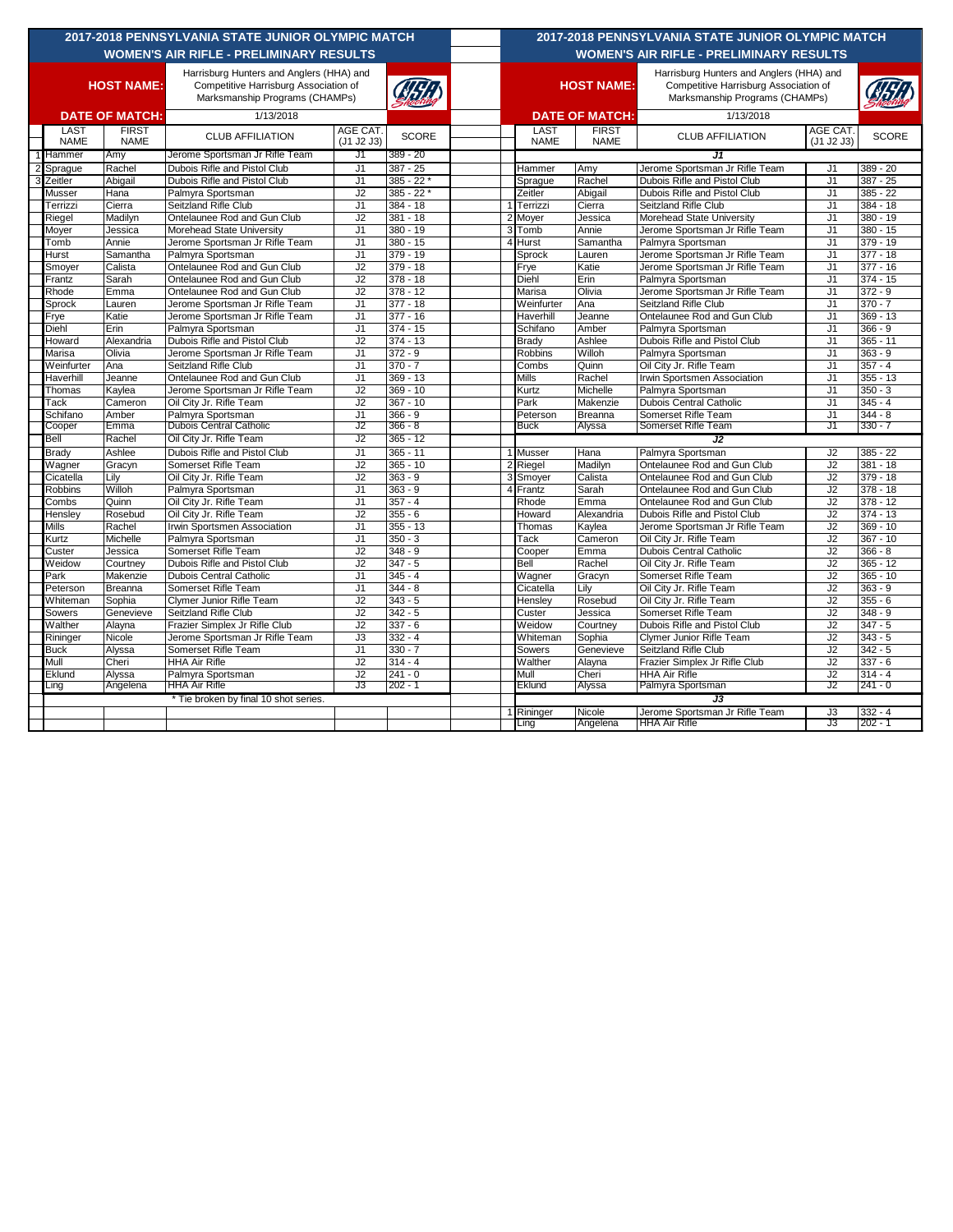| <b>2017-2018 PENNSYLVANIA STATE JUNIOR OLYMPIC MATCH</b><br><b>WOMEN'S SMALLBORE - RESULTS</b>         |                     |                             |                                                                  |                        |                          |  | <b>2017-2018 PENNSYLVANIA STATE JUNIOR OLYMPIC MATCH</b><br><b>WOMEN'S SMALLBORE - RESULTS</b> |                     |                             |                                                                                   |                                  |                          |  |
|--------------------------------------------------------------------------------------------------------|---------------------|-----------------------------|------------------------------------------------------------------|------------------------|--------------------------|--|------------------------------------------------------------------------------------------------|---------------------|-----------------------------|-----------------------------------------------------------------------------------|----------------------------------|--------------------------|--|
| Harrisburg Hunters and Anglers (HHA) and<br><b>HOST NAME:</b><br>Competitive Harrisburg Association of |                     |                             |                                                                  |                        |                          |  | <b>HOST NAME:</b>                                                                              |                     |                             | Harrisburg Hunters and Anglers (HHA) and<br>Competitive Harrisburg Association of |                                  |                          |  |
|                                                                                                        |                     |                             | Marksmanship Programs (CHAMPs)                                   |                        |                          |  |                                                                                                |                     |                             | Marksmanship Programs (CHAMPs)                                                    |                                  |                          |  |
| <b>DATE OF MATCH:</b>                                                                                  |                     |                             | 1/13/2018                                                        |                        |                          |  | <b>DATE OF MATCH:</b>                                                                          |                     |                             | 1/13/2018                                                                         |                                  |                          |  |
|                                                                                                        | LAST<br><b>NAME</b> | <b>FIRST</b><br><b>NAME</b> | <b>CLUB AFFILIATION</b>                                          | AGE CAT.<br>(J1 J2 J3) | <b>SCORE</b>             |  |                                                                                                | LAST<br><b>NAME</b> | <b>FIRST</b><br><b>NAME</b> | <b>CLUB AFFILIATION</b>                                                           | AGE CAT<br>(J1 J2 J3)            | <b>SCORE</b>             |  |
|                                                                                                        | Hammer              | Amy                         | Jerome Sportsman Jr. Rifle Team                                  | J1                     | $579 - 31$               |  |                                                                                                |                     |                             | J1                                                                                |                                  |                          |  |
|                                                                                                        | Smoyer              | Calista                     | Ontelaunee Rod & Gun Club                                        | J2                     | $570 - 17$               |  |                                                                                                | Hammer              | Amy                         | Jerome Sportsman Jr. Rifle Team                                                   | J1                               | $579 - 31$               |  |
|                                                                                                        | Riegel              | Madilyn                     | Ontelaunee Rod & Gun Club                                        | J2                     | $566 - 16$               |  |                                                                                                | Sprock              | Lauren                      | Jerome Sportsman Jr. Rifle Team                                                   | J1                               | $565 - 16$               |  |
|                                                                                                        | Sprock              | Lauren                      | Jerome Sportsman Jr. Rifle Team                                  | J1                     | $565 - 16$               |  | $\overline{2}$                                                                                 | Terrizzi            | Cierra                      | Seitzland Rifle Club                                                              | J1                               | $565 - 14$               |  |
|                                                                                                        | Terrizzi            | Cierra                      | Seitzland Rifle Club                                             | J1                     | $565 - 14$               |  | 3                                                                                              | Frye                | Katie                       | Jerome Sportsman Jr. Rifle Team                                                   | J <sub>1</sub>                   | $563 - 18$               |  |
|                                                                                                        | Rhode               | Emma                        | Ontelaunee Rod & Gun Club                                        | J2                     | $563 - 22$               |  |                                                                                                | Moyer               | Jessica                     | Morehead State University                                                         | J <sub>1</sub>                   | $563 - 11$               |  |
|                                                                                                        | Frye                | Katie                       | Jerome Sportsman Jr. Rifle Team                                  | J1                     | $563 - 18$               |  |                                                                                                | Marisa              | Olivia                      | Jerome Sportsman Jr. Rifle Team                                                   | J <sub>1</sub>                   | $562 - 19$               |  |
|                                                                                                        | Moyer               | Jessica                     | Morehead State University                                        | J1                     | $563 - 11$               |  |                                                                                                | Tomb                | Annie                       | Jerome Sportsman Jr. Rifle Team                                                   | J1                               | $561 - 14$               |  |
|                                                                                                        | Marisa              | Olivia                      | Jerome Sportsman Jr. Rifle Team                                  | J <sub>1</sub>         | $562 - 19$               |  |                                                                                                | Diehl               | Erin                        | Palmyra Sportsman Association                                                     | J <sub>1</sub>                   | $560 - 21$<br>$555 - 12$ |  |
|                                                                                                        | Tomb<br>Diehl       | Annie<br>Erin               | Jerome Sportsman Jr. Rifle Team<br>Palmyra Sportsman Association | J1<br>J <sub>1</sub>   | $561 - 14$<br>$560 - 21$ |  |                                                                                                | Zeitler             | Abigail<br>Rachel           | Dubois Rifle and Pistol Club<br>Dubois Rifle and Pistol Club                      | J <sub>1</sub><br>J <sub>1</sub> | $553 - 8$                |  |
|                                                                                                        | Tack                | Cameron                     | Oil City Jr. Rifle Team                                          | J2                     | $560 - 13$               |  |                                                                                                | Sprague<br>Peterson | Breanna                     | Somerset Rifle Team                                                               | J <sub>1</sub>                   | $543 - 7$                |  |
|                                                                                                        | Zeitler             | Abigail                     | Dubois Rifle and Pistol Club                                     | J <sub>1</sub>         | $555 - 12$               |  |                                                                                                | Schifano            | Amber                       | Palmyra Sportsman Association                                                     | J <sub>1</sub>                   | $543 - 7$                |  |
|                                                                                                        | Frantz              | Sarah                       | Ontelaunee Rod & Gun Club                                        | J2                     | $554 - 14$               |  |                                                                                                | Combs               | Quinn                       | Oil City Jr. Rifle Team                                                           | J1                               | $541 - 11$               |  |
|                                                                                                        | Sprague             | Rachel                      | Dubois Rifle and Pistol Club                                     | J1                     | $553 - 8$                |  |                                                                                                | Mills               | Rachel                      | Irwin Sportsmen Association                                                       | J <sub>1</sub>                   | $539 - 15$               |  |
|                                                                                                        | Musser              | Hana                        | Palmyra Sportsman Association                                    | J2                     | $552 - 14$               |  |                                                                                                | Weinfurter          | Ana                         | Seitzland Rifle Club                                                              | J1                               | $537 - 12$               |  |
|                                                                                                        | Peterson            | Breanna                     | Somerset Rifle Team                                              | J <sub>1</sub>         | $543 - 7$                |  |                                                                                                | Haverhill           | Jeanne                      | Ontelaunee Rod & Gun Club                                                         | J <sub>1</sub>                   | $530 - 15$               |  |
|                                                                                                        | Schifano            | Amber                       | Palmyra Sportsman Association                                    | J1                     | $543 - 7$                |  |                                                                                                | Robbins             | Willoh                      | Palmyra Sportsman Association                                                     | J1                               | $527 - 11$               |  |
|                                                                                                        | Combs               | Quinn                       | Oil City Jr. Rifle Team                                          | J1                     | $541 - 11$               |  |                                                                                                | Hurst               | Samantha                    | Palmyra Sportsman Association                                                     | J <sub>1</sub>                   | $525 - 9$                |  |
|                                                                                                        | Mills               | Rachel                      | Irwin Sportsmen Association                                      | J1                     | $539 - 15$               |  |                                                                                                | Brady               | Ashlee                      | Dubois Rifle and Pistol Club                                                      | J <sub>1</sub>                   | $520 - 12$               |  |
|                                                                                                        | Thomas              | Kaylea                      | Jerome Sportsman Jr. Rifle Team                                  | J2                     | $538 - 8$                |  |                                                                                                | <b>Buck</b>         | Alyssa                      | Somerset Rifle Team                                                               | J <sub>1</sub>                   | $505 - 6$                |  |
|                                                                                                        | Weinfurter          | Ana                         | Seitzland Rifle Club                                             | J <sub>1</sub>         | $537 - 12$               |  |                                                                                                | Caldrone            | Samantha                    | Somerset Rifle Team                                                               | J <sub>1</sub>                   | $458 - 3$                |  |
|                                                                                                        | Metzger             | Kate                        | Frazier Simplex Jr Rifle Club                                    | J2                     | $530 - 8$                |  |                                                                                                |                     |                             | J2                                                                                |                                  |                          |  |
|                                                                                                        | Haverhill           | Jeanne                      | Ontelaunee Rod & Gun Club                                        | J1                     | $530 - 15$               |  |                                                                                                | Smoyer              | Calista                     | Ontelaunee Rod & Gun Club                                                         | J2                               | $570 - 17$               |  |
|                                                                                                        | Cooper              | Emma                        | <b>Dubois Central Catholic</b>                                   | J2                     | $529 - 11$               |  |                                                                                                | Riegel              | Madilyn                     | Ontelaunee Rod & Gun Club                                                         | J2                               | $566 - 16$               |  |
|                                                                                                        | Robbins             | Willoh                      | Palmyra Sportsman Association                                    | J1                     | $527 - 11$               |  |                                                                                                | Rhode               | Emma                        | Ontelaunee Rod & Gun Club                                                         | J2                               | $563 - 22$               |  |
|                                                                                                        | Hurst               | Samantha                    | Palmyra Sportsman Association                                    | J1                     | $525 - 9$                |  | 2                                                                                              | <b>Tack</b>         | Cameron                     | Oil City Jr. Rifle Team                                                           | J2                               | $560 - 13$               |  |
|                                                                                                        | Walther             | Alayna                      | Frazier Simplex Jr Rifle Club                                    | J2                     | $525 - 15$               |  | Я                                                                                              | Frantz              | Sarah                       | Ontelaunee Rod & Gun Club                                                         | J2                               | $554 - 14$               |  |
|                                                                                                        | Howard              | Alexandria                  | Dubois Rifle and Pistol Club                                     | J2                     | $524 - 6$                |  |                                                                                                | Musser              | Hana                        | Palmyra Sportsman Association                                                     | J2                               | $552 - 14$               |  |
|                                                                                                        | Wagner              | Gracyn                      | Somerset Rifle Team                                              | J2                     | $524 - 5$                |  |                                                                                                | Thomas              | Kaylea                      | Jerome Sportsman Jr. Rifle Team                                                   | J <sub>2</sub>                   | $538 - 8$                |  |
|                                                                                                        | <b>Brady</b>        | Ashlee                      | Dubois Rifle and Pistol Club                                     | J1                     | $520 - 12$               |  |                                                                                                | Metzger             | Kate                        | Frazier Simplex Jr Rifle Club                                                     | J2                               | $530 - 8$                |  |
|                                                                                                        | Weidow              | Courtney                    | Dubois Rifle and Pistol Club                                     | J2                     | $518 - 9$                |  |                                                                                                | Cooper              | Emma                        | <b>Dubois Central Catholic</b>                                                    | J2                               | $529 - 11$               |  |
|                                                                                                        | Bell                | Rachel                      | Oil City Jr. Rifle Team                                          | J2                     | $517 - 6$                |  |                                                                                                | Walther             | Alayna                      | Frazier Simplex Jr Rifle Club                                                     | J2                               | $525 - 15$               |  |
|                                                                                                        | Custer              | Jessica                     | Somerset Rifle Team                                              | J2                     | $517 - 5$                |  |                                                                                                | Howard              | Alexandria                  | Dubois Rifle and Pistol Club                                                      | J2                               | $524 - 6$                |  |
|                                                                                                        | <b>Buck</b>         | Alyssa                      | Somerset Rifle Team                                              | J1                     | $505 - 6$                |  |                                                                                                | Wagner              | Gracyn                      | Somerset Rifle Team                                                               | J2                               | $524 - 5$                |  |
|                                                                                                        | Hensley             | Rosebud                     | Oil City Jr. Rifle Team                                          | J2                     | $501 - 4$                |  |                                                                                                | Weidow              | Courtney                    | Dubois Rifle and Pistol Club                                                      | J2                               | $518 - 9$                |  |
|                                                                                                        | Whiteman            | Sophia                      | Clymer Junior Rifle Team                                         | J2                     | $492 - 6$                |  |                                                                                                | Bell                | Rachel                      | Oil City Jr. Rifle Team                                                           | J2                               | $517 - 6$                |  |
|                                                                                                        | Sowers              | Genevieve                   | Seitzland Rifle Club                                             | J2                     | $486 - 5$                |  |                                                                                                | Custer              | Jessica                     | Somerset Rifle Team                                                               | J2                               | $517 - 5$                |  |
|                                                                                                        | Gaibor<br>Mills     | Hannah<br>Rebecca           | Somerset Rifle Team<br>Irwin Sportsmen Association               | J2<br>J3               | $472 - 3$<br>$470 - 6$   |  |                                                                                                | Hensley             | Rosebud<br>Sophia           | Oil City Jr. Rifle Team<br>Clymer Junior Rifle Team                               | J2<br>J2                         | $501 - 4$<br>$492 - 6$   |  |
|                                                                                                        | Cicatella           | Lily                        | Oil City Jr. Rifle Team                                          | J2                     | $470 - 5$                |  |                                                                                                | Whiteman<br>Sowers  | Genevieve                   | Seitzland Rifle Club                                                              | J2                               | $486 - 5$                |  |
|                                                                                                        | Sleasman            | Taylor                      | Somerset Rifle Team                                              | J2                     | $468 - 3$                |  |                                                                                                | Gaibor              | Hannah                      | Somerset Rifle Team                                                               | J2                               | $472 - 3$                |  |
|                                                                                                        | Caldrone            | Samantha                    | Somerset Rifle Team                                              | J <sub>1</sub>         | $458 - 3$                |  |                                                                                                | Cicatella           | Lily                        | Oil City Jr. Rifle Team                                                           | J2                               | $470 - 5$                |  |
|                                                                                                        | Rininger            | Nicole                      | Jerome Sportsman Jr. Rifle Team                                  | J3                     | $439 - 2$                |  |                                                                                                | Sleasman            | Taylor                      | Somerset Rifle Team                                                               | J2                               | $468 - 3$                |  |
|                                                                                                        |                     |                             |                                                                  |                        |                          |  |                                                                                                |                     |                             | J3                                                                                |                                  |                          |  |
|                                                                                                        |                     |                             |                                                                  |                        |                          |  |                                                                                                | Mills               | Rebecca                     | Irwin Sportsmen Association                                                       | J3                               | $470 - 6$                |  |
|                                                                                                        |                     |                             |                                                                  |                        |                          |  |                                                                                                | Rininger            | Nicole                      | Jerome Sportsman Jr. Rifle Team                                                   | J3                               | $439 - 2$                |  |
|                                                                                                        |                     |                             |                                                                  |                        |                          |  |                                                                                                |                     |                             |                                                                                   |                                  |                          |  |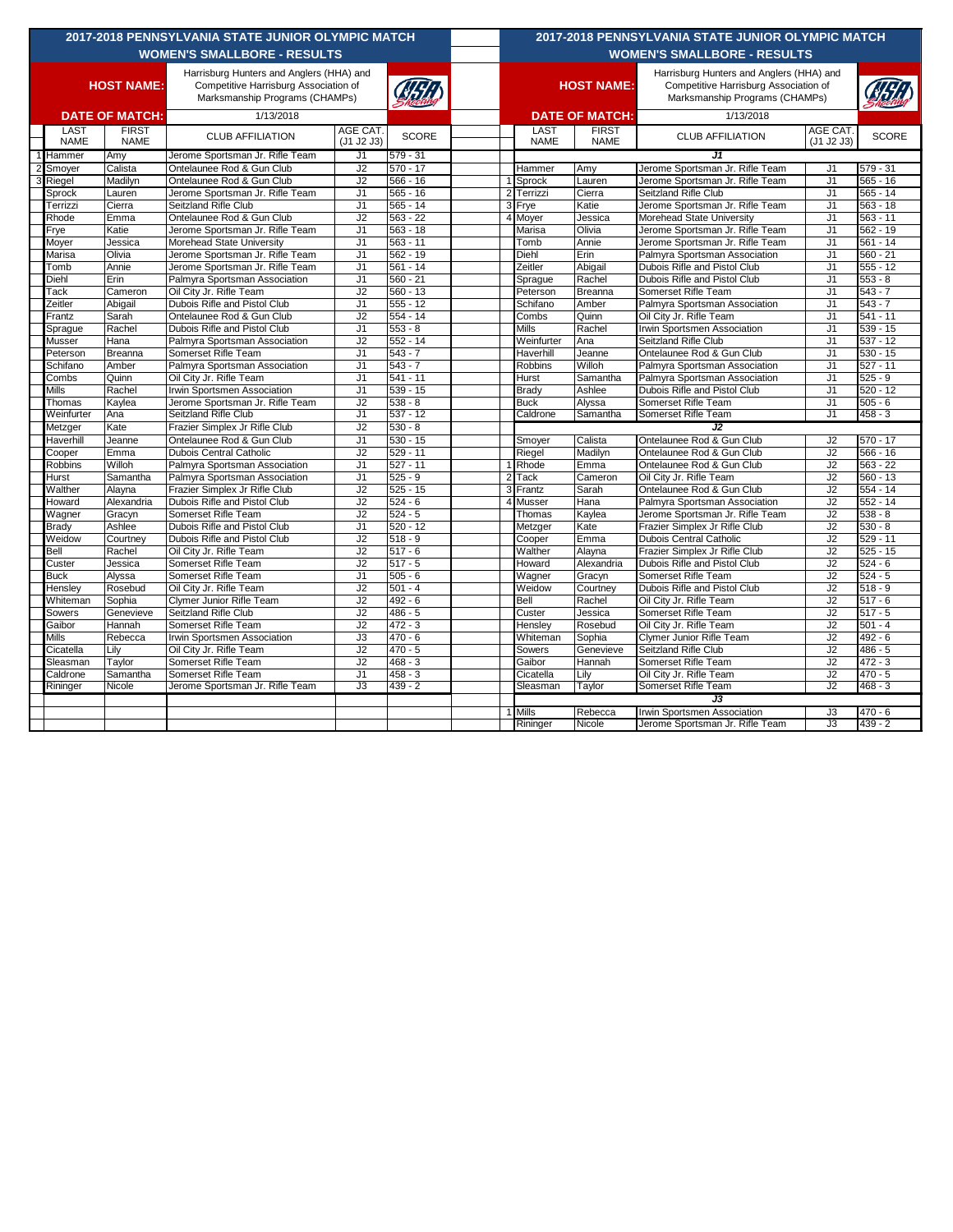| 2017-2018 PENNSYLVANIA STATE JUNIOR OLYMPIC MATCH |                     |                             |                                                                                   |                        |                          |   | 2017-2018 PENNSYLVANIA STATE JUNIOR OLYMPIC MATCH |                             |                                                                                   |                                  |                        |  |  |
|---------------------------------------------------|---------------------|-----------------------------|-----------------------------------------------------------------------------------|------------------------|--------------------------|---|---------------------------------------------------|-----------------------------|-----------------------------------------------------------------------------------|----------------------------------|------------------------|--|--|
| <b>MEN'S AIR RIFLE - RESULTS</b>                  |                     |                             |                                                                                   |                        |                          |   | <b>MEN'S AIR RIFLE - RESULTS</b>                  |                             |                                                                                   |                                  |                        |  |  |
|                                                   |                     |                             |                                                                                   |                        |                          |   |                                                   |                             |                                                                                   |                                  |                        |  |  |
| <b>HOST NAME:</b>                                 |                     |                             | Harrisburg Hunters and Anglers (HHA) and<br>Competitive Harrisburg Association of |                        |                          |   |                                                   | <b>HOST NAME:</b>           | Harrisburg Hunters and Anglers (HHA) and<br>Competitive Harrisburg Association of |                                  |                        |  |  |
|                                                   |                     |                             | Marksmanship Programs (CHAMPs)                                                    |                        |                          |   |                                                   |                             | Marksmanship Programs (CHAMPs)                                                    |                                  |                        |  |  |
|                                                   |                     |                             |                                                                                   |                        |                          |   |                                                   |                             | 1/13/2018                                                                         |                                  |                        |  |  |
| <b>DATE OF MATCH:</b>                             |                     |                             | 1/13/2018                                                                         |                        |                          |   | <b>DATE OF MATCH:</b>                             |                             |                                                                                   |                                  |                        |  |  |
|                                                   | LAST<br><b>NAME</b> | <b>FIRST</b><br><b>NAME</b> | <b>CLUB AFFILIATION</b>                                                           | AGE CAT.<br>(J1 J2 J3) | <b>SCORE</b>             |   | LAST<br><b>NAME</b>                               | <b>FIRST</b><br><b>NAME</b> | <b>CLUB AFFILIATION</b>                                                           | AGE CAT.<br>(J1 J2 J3)           | <b>SCORE</b>           |  |  |
|                                                   | <b>Non-Resident</b> |                             |                                                                                   |                        |                          |   |                                                   | <b>Non-Resident</b>         |                                                                                   |                                  |                        |  |  |
|                                                   | Openshaw            | Wyatt                       | Seitzland Rifle Club                                                              | J1                     | $589 - 36$               |   | Openshaw                                          | Wyatt                       | Seitzland Rifle Club                                                              | J <sub>1</sub>                   | 589 - 36               |  |  |
|                                                   | Pemberton           | Matthew                     | University of Akron                                                               | J <sub>1</sub>         | $574 - 29$               |   | Pemberton                                         | Matthew                     | University of Akron                                                               | J <sub>1</sub>                   | 574 - 29               |  |  |
|                                                   |                     |                             | <b>Resident</b>                                                                   |                        |                          |   |                                                   |                             | J1                                                                                |                                  |                        |  |  |
|                                                   | Jackson             | Anthony                     | Seitzland Rifle Club                                                              | J1                     | $577 - 25$               |   | Jackson                                           | Anthony                     | Seitzland Rifle Club                                                              | J <sub>1</sub>                   | $577 - 25$             |  |  |
|                                                   | Fowkes              | Brady                       | Fryburg Junior Marksmen                                                           | J2                     | $571 - 26$               |   | Moxley                                            | Caleb                       | Seitzland Rifle Club                                                              | J <sub>1</sub>                   | $570 - 23$             |  |  |
|                                                   | Moxley              | Caleb                       | Seitzland Rifle Club                                                              | J1                     | $570 - 23$               |   | Gray                                              | Austin                      | Oil City Jr. Rifle Team                                                           | J1                               | $560 - 17$             |  |  |
|                                                   | Kauffman            | Zachary                     | Seitzland Rifle Club                                                              | J2                     | $563 - 21$               |   | Criswell                                          | Camden                      | Jerome Sportsman Jr Rifle Team                                                    | J <sub>1</sub>                   | $557 - 17$             |  |  |
|                                                   | Gray                | Austin                      | Oil City Jr. Rifle Team                                                           | J <sub>1</sub>         | $560 - 17$               |   | Swidorsky                                         | Matthew                     | Oil City Jr. Rifle Team                                                           | J <sub>1</sub>                   | $556 - 18$             |  |  |
|                                                   | Messner             | Luke                        | Oil City Jr. Rifle Team                                                           | J2                     | $559 - 16$               |   | Rininger                                          | Nathan                      | Jerome Sportsman Jr Rifle Team                                                    | J <sub>1</sub>                   | 546 - 13               |  |  |
|                                                   | Fatula              | Keith                       | Dubois Rifle and Pistol Club                                                      | J2                     | $558 - 23$               |   | Hazy                                              | Charles                     | Palmyra Sportsman                                                                 | J <sub>1</sub>                   | 536 - 11               |  |  |
|                                                   | Criswell            | Camden                      | Jerome Sportsman Jr Rifle Team                                                    | J1                     | $557 - 17$               |   | Lawley, Jr.                                       | Quintin                     | Ontelaunee Rod and Gun Club                                                       | J <sub>1</sub>                   | $526 - 10$             |  |  |
|                                                   | Swidorsky           | Matthew<br>Alex             | Oil City Jr. Rifle Team<br>Dubois Rifle and Pistol Club                           | J1<br>J2               | $556 - 18$<br>$555 - 21$ |   | Troxel<br>Moon                                    | Robert<br>Conner            | Portage Area High School<br>Somerset Rifle Team                                   | J <sub>1</sub><br>J <sub>1</sub> | $513 - 7$<br>$473 - 5$ |  |  |
|                                                   | Long<br>Bell        | Hayden                      | Oil City Jr. Rifle Team                                                           | J3                     | $553 - 13$               |   | Grove                                             | Zachary                     | Seitzland Rifle Club                                                              | J <sub>1</sub>                   | $465 - 4$              |  |  |
|                                                   | Potts               | Joel                        | Palmyra Sportsman                                                                 | J2                     | $551 - 15$               |   |                                                   |                             | J2                                                                                |                                  |                        |  |  |
|                                                   | Marisa              | Logan                       | Jerome Sportsman Jr Rifle Team                                                    | J2                     | $546 - 13$               |   | Fowkes                                            | <b>Brady</b>                | Fryburg Junior Marksmen                                                           | J2                               | 571 - 26               |  |  |
|                                                   | Rininger            | Nathan                      | Jerome Sportsman Jr Rifle Team                                                    | J <sub>1</sub>         | $546 - 13$               |   | Kauffman                                          | Zacharv                     | Seitzland Rifle Club                                                              | J2                               | $563 - 21$             |  |  |
|                                                   | Potts               | Joshua                      | Palmyra Sportsman                                                                 | J2                     | $540 - 11$               |   | 2 Messner                                         | Luke                        | Oil City Jr. Rifle Team                                                           | J2                               | 559 - 16               |  |  |
|                                                   | Ramus               | William                     | Portage Area High School                                                          | J2                     | $537 - 13$               | 3 | Fatula                                            | Keith                       | Dubois Rifle and Pistol Club                                                      | J <sub>2</sub>                   | $558 - 23$             |  |  |
|                                                   | Hazy                | Charles                     | Palmyra Sportsman                                                                 | J1                     | $536 - 11$               |   | Long                                              | Alex                        | Dubois Rifle and Pistol Club                                                      | J2                               | $555 - 21$             |  |  |
|                                                   | Chabol              | Shane                       | Somerset Rifle Team                                                               | J2                     | $530 - 16$               |   | Potts                                             | Joel                        | Palmyra Sportsman                                                                 | J2                               | $551 - 15$             |  |  |
|                                                   | Lawley, Jr.         | Quintin                     | Ontelaunee Rod and Gun Club                                                       | J <sub>1</sub>         | $526 - 10$               |   | Marisa                                            | Logan                       | Jerome Sportsman Jr Rifle Team                                                    | J2                               | 546 - 13               |  |  |
|                                                   | Flucke              | Michael                     | Palmyra Sportsman                                                                 | J2                     | $522 - 11$               |   | Potts                                             | Joshua                      | Palmyra Sportsman                                                                 | J2                               | $540 - 11$             |  |  |
|                                                   | Eberly              | Hunter                      | Seitzland Rifle Club                                                              | J2                     | $514 - 9$                |   | Ramus                                             | William                     | Portage Area High School                                                          | J2                               | $537 - 13$             |  |  |
|                                                   | Lake                | Griffin                     | Ontelaunee Rod and Gun Club                                                       | J3                     | $513 - 9$                |   | Chabol                                            | Shane                       | Somerset Rifle Team                                                               | J2                               | 530 - 16               |  |  |
|                                                   | Troxel              | Robert                      | Portage Area High School                                                          | J <sub>1</sub>         | $513 - 7$                |   | Flucke                                            | Michael                     | Palmyra Sportsman                                                                 | J2                               | $522 - 11$             |  |  |
|                                                   | Weaver              | lan                         | Palmyra Sportsman                                                                 | J2                     | $480 - 2$                |   | Eberly                                            | Hunter                      | Seitzland Rifle Club                                                              | J2                               | $514 - 9$              |  |  |
|                                                   | Laws                | Evan                        | Palmyra Sportsman                                                                 | J2                     | $478 - 6$                |   | Weaver                                            | lan                         | Palmyra Sportsman                                                                 | J2                               | 480 - 2                |  |  |
|                                                   | Wolf                | Graham                      | Palmyra Sportsman                                                                 | J2                     | $477 - 4$                |   | Laws                                              | Evan                        | Palmyra Sportsman                                                                 | J2                               | 478 - 6                |  |  |
|                                                   | Moon                | Conner                      | Somerset Rifle Team                                                               | J <sub>1</sub>         | $473 - 5$                |   | Wolf                                              | Graham                      | Palmyra Sportsman                                                                 | J2                               | $477 - 4$              |  |  |
|                                                   | Fenton              | James                       | Palmyra Sportsman                                                                 | J2                     | $465 - 6$                |   | Fenton                                            | James                       | Palmyra Sportsman                                                                 | J2                               | $465 - 6$              |  |  |
|                                                   | Grove               | Zacharv                     | Seitzland Rifle Club                                                              | J <sub>1</sub>         | $465 - 4$                |   | Pacella                                           | Rvlin                       | Tussey Mountain Rifle Club                                                        | J2                               | $447 - 2$              |  |  |
|                                                   | Pacella             | Rylin                       | <b>Tussey Mountain Rifle Club</b>                                                 | J2                     | $447 - 2$                |   | Grafe                                             | Chad                        | Ontelaunee Rod and Gun Club                                                       | J2                               | 446 - 5                |  |  |
|                                                   | Grafe               | Chad                        | Ontelaunee Rod and Gun Club                                                       | J2                     | $446 - 5$                |   | Uhrich                                            | Devin                       | Palmyra Sportsman                                                                 | J2                               | $416 - 3$              |  |  |
|                                                   | Weinfurter          | Alan                        | Seitzland Rifle Club                                                              | J3                     | $418 - 2$                |   | Chapman                                           | Quincy                      | <b>HHA Air Rifle</b>                                                              | J2                               | $315 - 1$              |  |  |
|                                                   | Uhrich              | Devin                       | Palmyra Sportsman                                                                 | J2                     | $416 - 3$                |   | Navarra                                           | Adam                        | <b>Tussey Mountain Rifle Club</b>                                                 | J2                               | $215 - 0$              |  |  |
|                                                   | Henry               | <b>Brady</b>                | Fryburg Junior Marksmen                                                           | J3                     | $408 - 0$                |   |                                                   |                             | J3                                                                                |                                  |                        |  |  |
|                                                   | Knapp               | Tyson                       | <b>HHA Air Rifle</b>                                                              | J3                     | $321 - 1$                |   | Bell                                              | Hayden                      | Oil City Jr. Rifle Team                                                           | J3                               | $553 - 13$             |  |  |
|                                                   | Chapman             | Quincy                      | <b>HHA Air Rifle</b>                                                              | J2                     | $315 - 1$                |   | Lake                                              | Griffin                     | Ontelaunee Rod and Gun Club                                                       | J3                               | $513 - 9$              |  |  |
|                                                   | Knapp               | Trenton                     | <b>HHA Air Rifle</b>                                                              | J3                     | $227 - 1$                |   | Weinfurter                                        | Alan                        | Seitzland Rifle Club                                                              | J3                               | $418 - 2$              |  |  |
|                                                   | Navarra             | Adam                        | Tussey Mountain Rifle Club                                                        | J2                     | $215 - 0$                |   | Henry                                             | Brady                       | Fryburg Junior Marksmen                                                           | J3                               | $408 - 0$              |  |  |
|                                                   |                     |                             |                                                                                   |                        |                          |   | Knapp                                             | Tyson                       | <b>HHA Air Rifle</b>                                                              | J3                               | $321 - 1$              |  |  |
|                                                   |                     |                             |                                                                                   |                        |                          |   | Knapp                                             | Trenton                     | <b>HHA Air Rifle</b>                                                              | J3                               | $227 - 1$              |  |  |